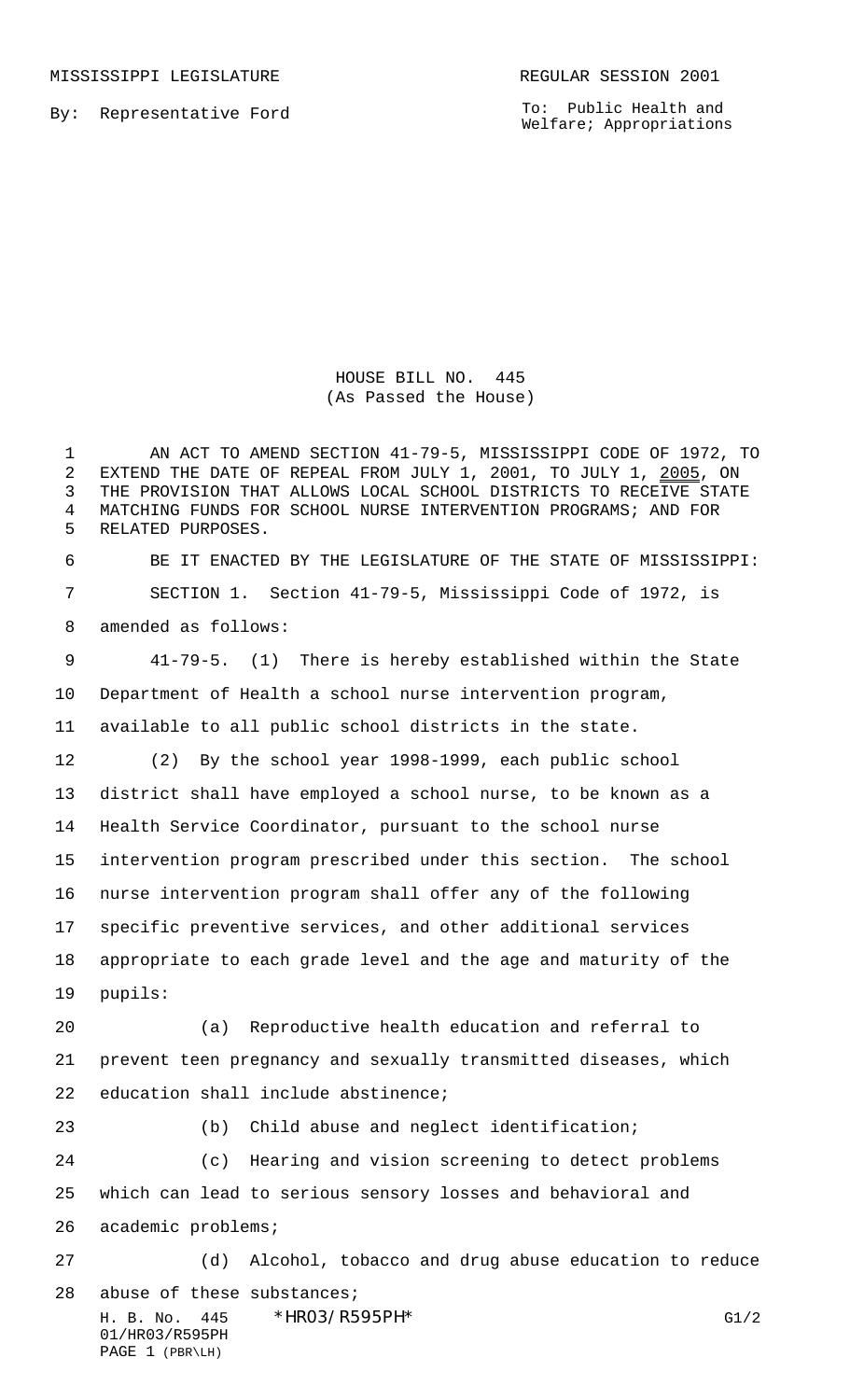(e) Scoliosis screening to detect this condition so that costly and painful surgery and lifelong disability can be prevented;

 (f) Coordination of services for handicapped children to ensure that these children receive appropriate medical assistance and are able to remain in public school;

 (g) Nutrition education and counseling to prevent obesity and/or other eating disorders which may lead to life-threatening conditions, for example, hypertension;

 (h) Early detection and treatment of head lice to prevent the spread of the parasite and to reduce absenteeism;

 (i) Emergency treatment of injury and illness to include controlling bleeding, managing fractures, bruises or contusions and cardiopulmonary resuscitation (CPR);

 (j) Applying appropriate theory as the basis for decision making in nursing practice;

 (k) Establishing and maintaining a comprehensive school health program;

(l) Developing individualized health plans;

 (m) Assessing, planning, implementing and evaluating programs and other school health activities, in collaboration with other professionals;

 (n) Providing health education to assist students, families and groups to achieve optimal levels of wellness;

 (o) Participating in peer review and other means of evaluation to assure quality of nursing care provided for students and assuming responsibility for continuing education and professional development for self while contributing to the professional growth of others;

 (p) Participating with other key members of the community responsible for assessing, planning, implementing and evaluating school health services and community services that

H. B. No. 445 \*HR03/R595PH\* 01/HR03/R595PH PAGE 2 (PBR\LH)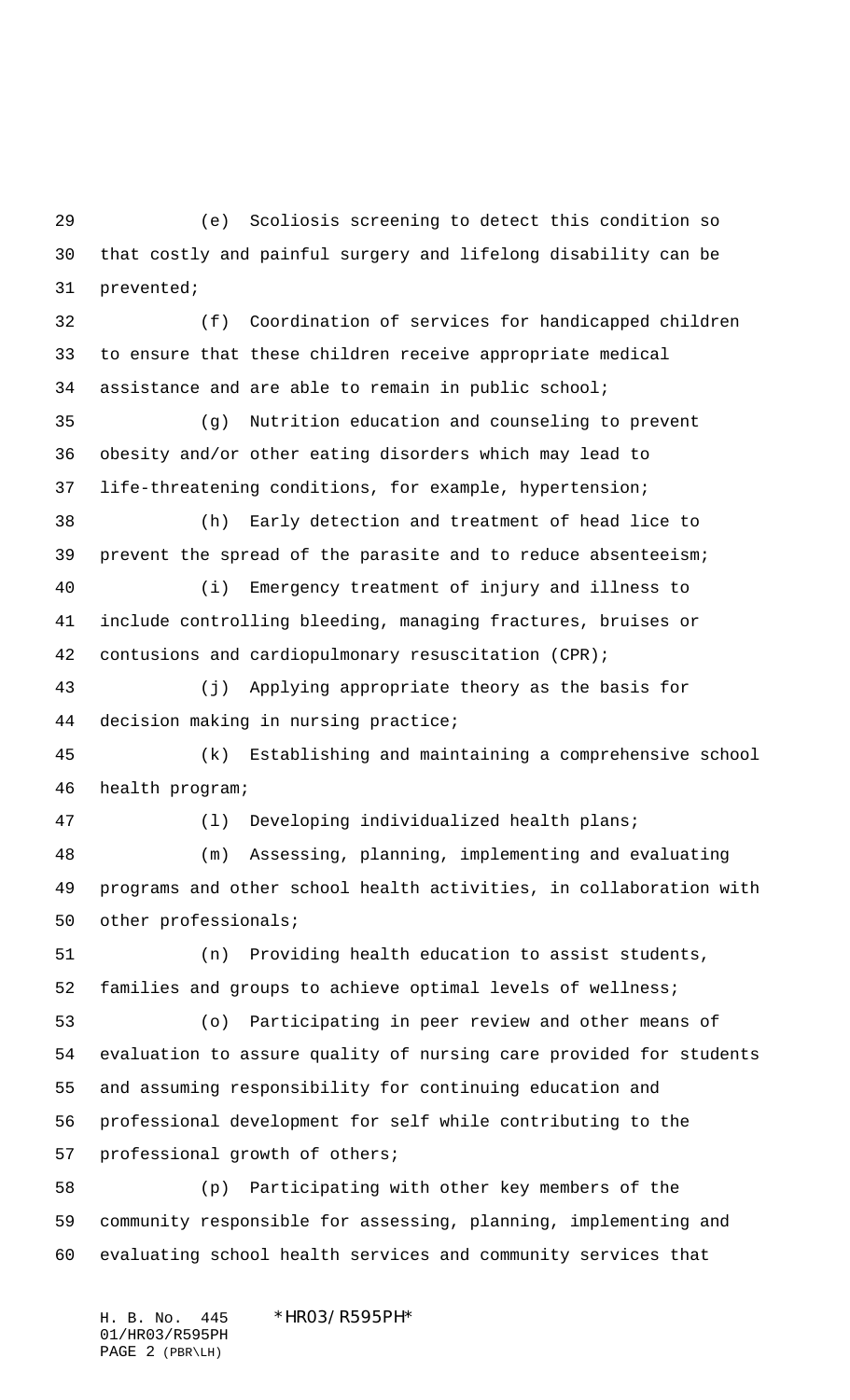include the broad continuum or promotion of primary, secondary and tertiary prevention; and

 (q) Contributing to nursing and school health through innovations in theory and practice and participation in research.

 (3) Public school nurses shall be specifically prohibited from providing abortion counseling to any student or referring any student to abortion counseling or abortion clinics. Any violation of this subsection shall disqualify the school district employing such public school nurse from receiving any state administered funds under this section.

 (4) Each local school district of this state may apply for a school nurse intervention program. State administered funds shall only be available on a 50-50 matching basis, and subject to appropriation by the Legislature, with the local school district providing its local contribution from nonminimum program funds. However, school districts with an ad valorem assessed value per student of less than Seventeen Thousand Dollars (\$17,000.00), according to the most recent ad valorem assessed valuation, shall not be required to make a local contribution to the cost of the program. In order to be eligible for such program, each district desiring to participate shall apply to the State Department of Health by May 31 before the beginning of the applicable fiscal year. Such applications shall be on forms provided by the State Department of Health. The local school governing board and the county health department shall mutually determine their school nurse intervention program within the previously determined state guidelines. The State Department of Health shall determine by July 1 of each succeeding year which local school districts have submitted approved applications for school nurse intervention programs. This subsection (4) shall stand repealed on July 1, 91 2005.

H. B. No. 445 \*HR03/R595PH\* 01/HR03/R595PH PAGE 3 (PBR\LH) (5) Beginning with the 1997-1998 school year, to the extent that federal or state funds are available therefor and pursuant to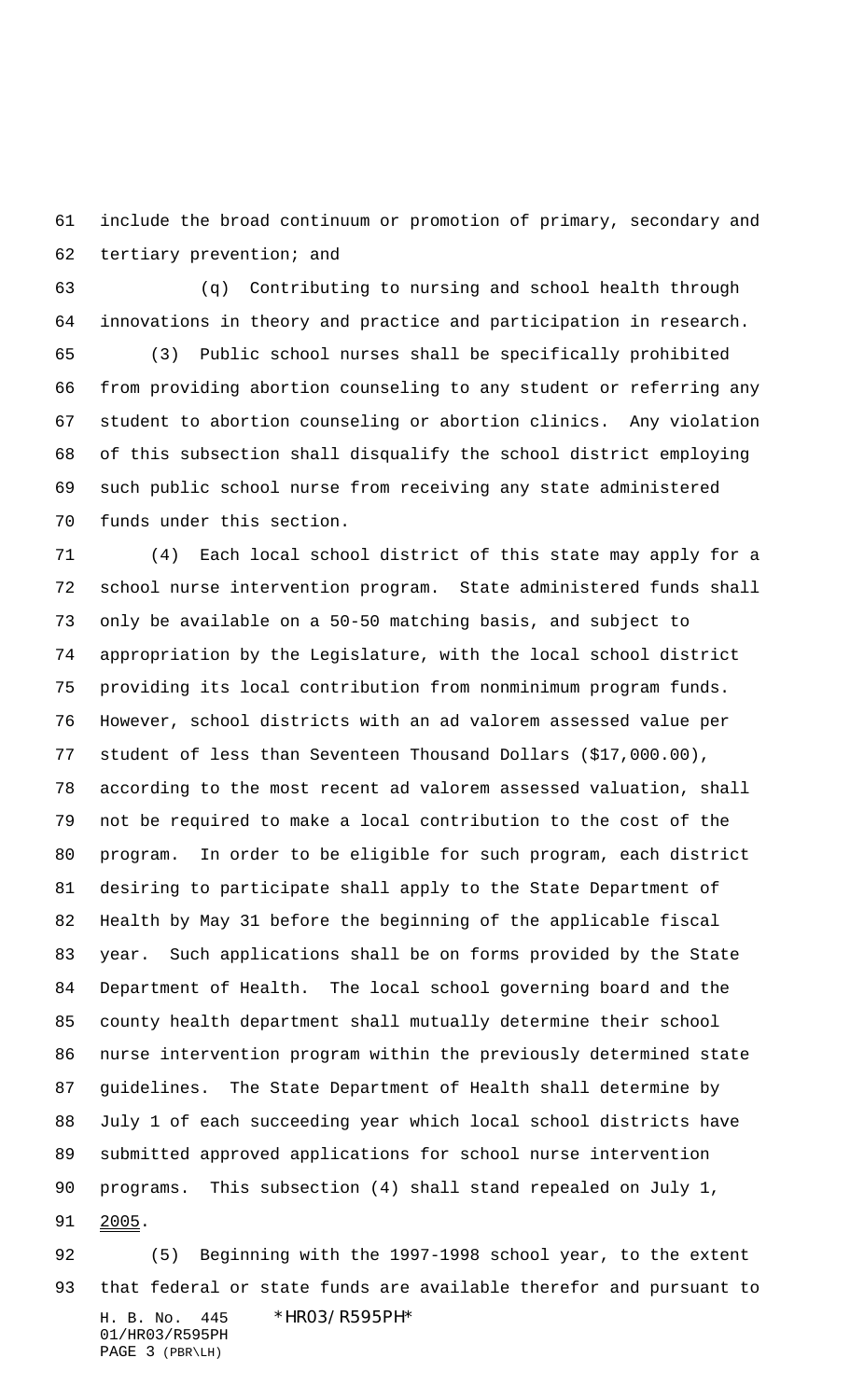appropriation therefor by the Legislature, in addition to the school nurse intervention program funds administered under subsection (4), the State Department of Health shall establish and implement a Prevention of Teen Pregnancy Pilot Program to be located in the public school districts with the highest numbers of teen pregnancies. The Teen Pregnancy Pilot Program shall provide the following education services directly through public school nurses in the pilot school districts: health education sessions in local schools, where contracted for or invited to provide, which target issues including reproductive health, teen pregnancy prevention and sexually transmitted diseases, including syphilis, HIV and AIDS. When these services are provided by a school nurse, training and counseling on abstinence shall be included.

 (6) In addition to the school nurse intervention program funds administered under subsection (4) and the Teen Pregnancy Pilot Program funds administered under subsection (5), to the extent that federal or state funds are available therefor and pursuant to appropriation therefor by the Legislature, the State Department of Health shall establish and implement an Abstinence Education Pilot Program to provide abstinence education, mentoring, counseling and adult supervision to promote abstinence from sexual activity, with a focus on those groups which are most likely to bear children out of wedlock. Such abstinence education services shall be provided by the State Department of Health through its clinics, public health nurses, school nurses and through contracts with rural and community health centers in order to reach a larger number of targeted clients. For purposes of this subsection, the term "abstinence education" means an educational or motivational program which:

 (a) Has as its exclusive purpose, teaching the social, psychological and health gains to be realized by abstaining from sexual activity;

H. B. No. 445 \*HR03/R595PH\* 01/HR03/R595PH PAGE 4 (PBR\LH)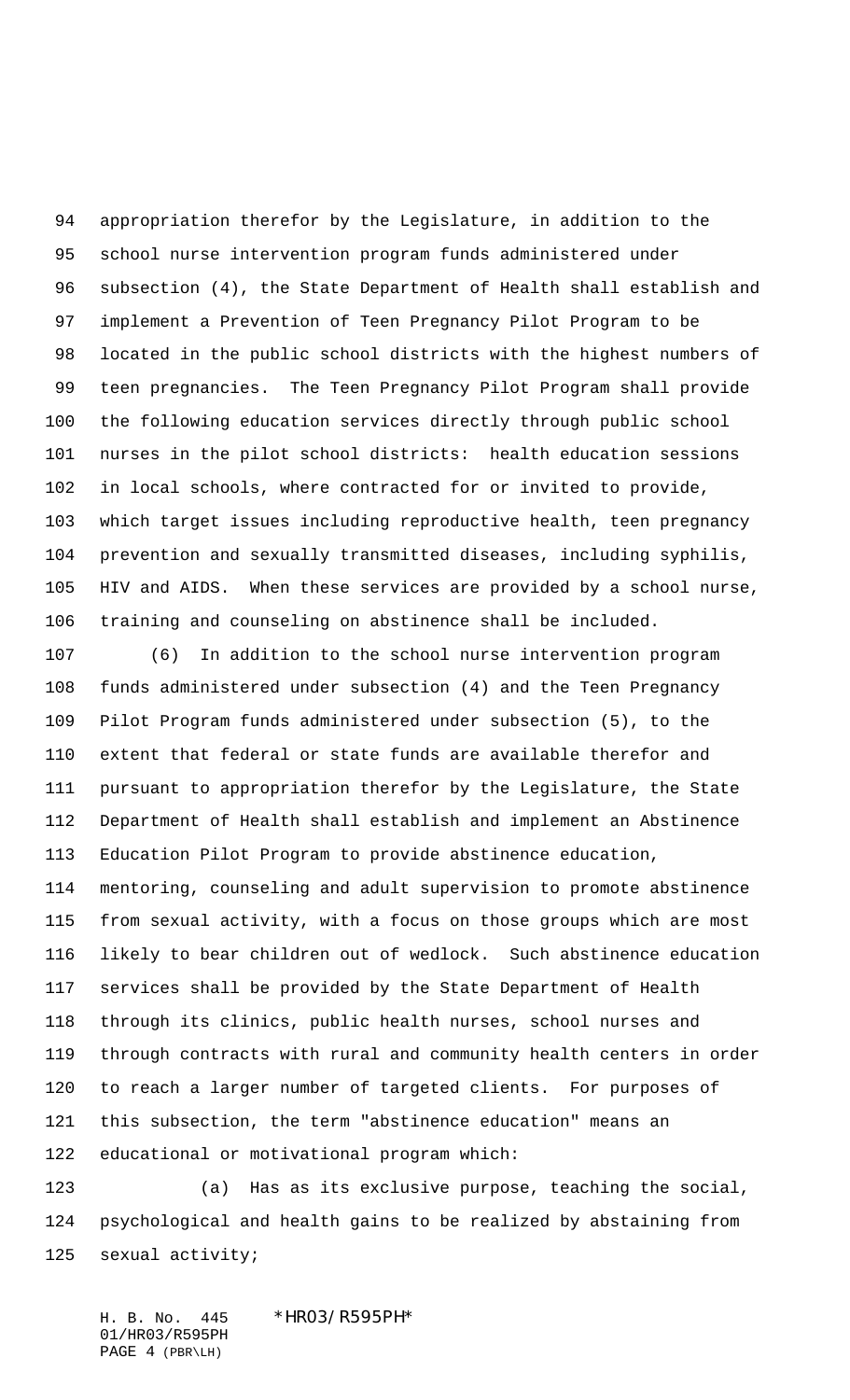(b) Teaches abstinence from sexual activity outside marriage as the expected standard for all school-age children; (c) Teaches that abstinence from sexual activity is the only certain way to avoid out-of-wedlock pregnancy, sexually transmitted diseases and other associated health problems;

 (d) Teaches that a mutually faithful monogamous relationship in context of marriage is the expected standard of human sexual activity;

 (e) Teaches that sexual activity outside of the context of marriage is likely to have harmful psychological and physical effects;

 (f) Teaches that bearing children out of wedlock is likely to have harmful consequences for the child, the child's parents and society;

 (g) Teaches young people how to reject sexual advances and how alcohol and drug use increase vulnerability to sexual 142 advances; and

 (h) Teaches the importance of attaining self-sufficiency before engaging in sexual activity.

 (7) Beginning with the 1998-1999 school year and pursuant to appropriation therefor by the Legislature, in addition to other funds allotted under the minimum education program, each school district shall be allotted an additional teacher unit per every one hundred (100) teacher units, for the purpose of employing qualified public school nurses in such school district, which in no event shall be less than one (1) teacher unit per school district, for such purpose. In the event the Legislature provides less funds than the total state funds needed for the public school nurse allotment, those school districts with fewer teacher units shall be the first funded for such purpose, to the extent of funds available.

H. B. No. 445 \*HR03/R595PH\* 01/HR03/R595PH PAGE 5 (PBR\LH) (8) Prior to the 1998-1999 school year, nursing staff assigned to the program shall be employed through the local county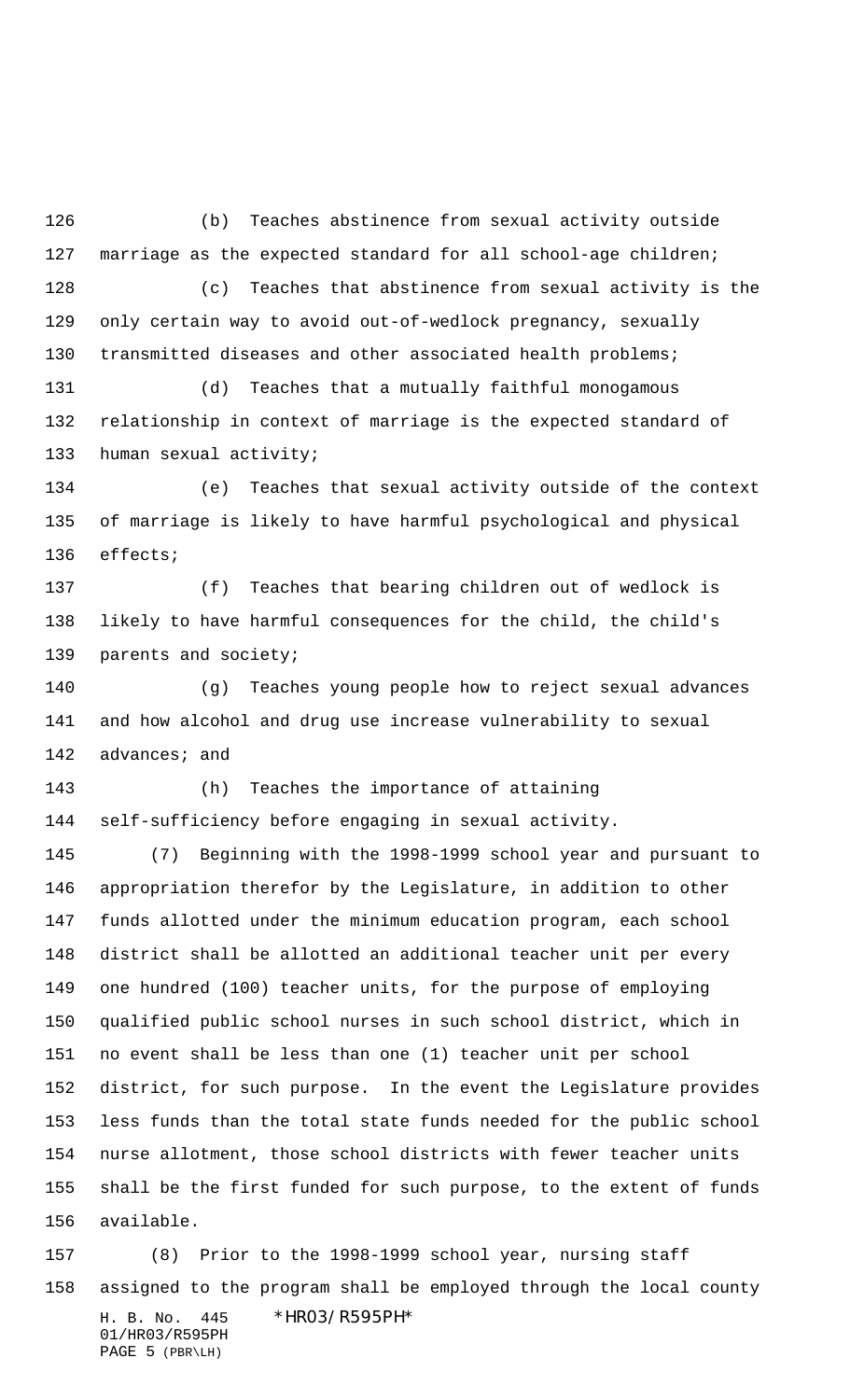health department and shall be subject to the supervision of the State Department of Health with input from local school officials. Local county health departments may contract with any comprehensive private primary health care facilities within their county to employ and utilize additional nursing staff. Beginning with the 1998-1999 school year, nursing staff assigned to the program shall be employed by the local school district and shall be designated as "health service coordinators," and shall be required to possess a bachelor's degree in nursing as a minimum qualification.

 (9) Upon each student's enrollment, the parent or guardian shall be provided with information regarding the scope of the school nurse intervention program. The parent or guardian may provide the school administration with a written statement refusing all or any part of the nursing service. No child shall be required to undergo hearing and vision or scoliosis screening or any other physical examination or tests whose parent objects thereto on the grounds such screening, physical examination or tests are contrary to his sincerely held religious beliefs.

H. B. No. 445 \*HR03/R595PH\* (10) A consent form for reproductive health education shall be sent to the parent or guardian of each student upon his enrollment. If a response from the parent or guardian is not received within seven (7) days after the consent form is sent, the school shall send a letter to the student's home notifying the parent or guardian of the consent form. If the parent or guardian fails to respond to the letter within ten (10) days after it is sent, then the school principal shall be authorized to allow the student to receive reproductive health education. Reproductive health education shall include the teaching of total abstinence from premarital sex and, wherever practicable, reproductive health education should be taught in classes divided according to gender. All materials used in the reproductive health education program shall be placed in a convenient and easily accessible location for

01/HR03/R595PH PAGE 6 (PBR\LH)